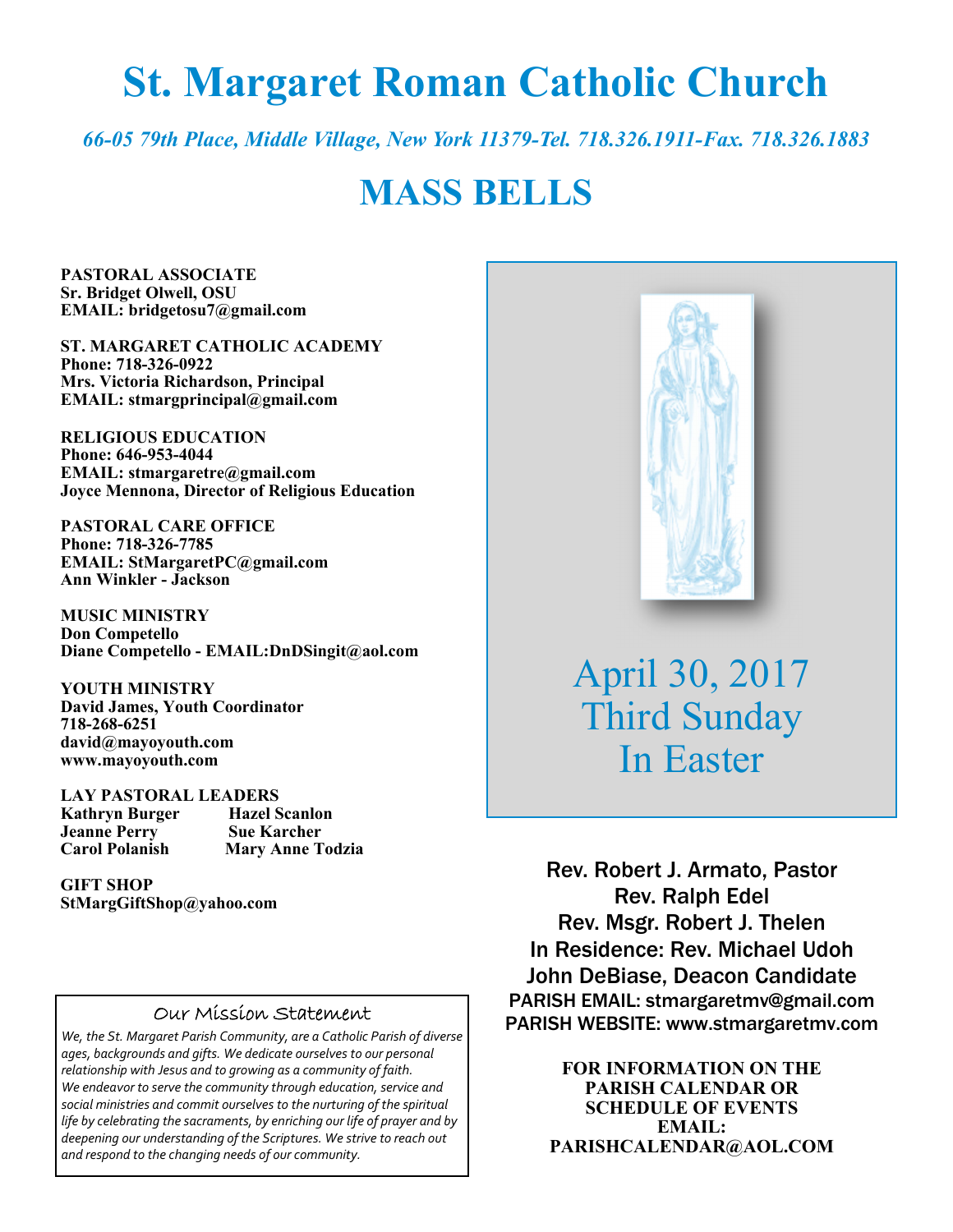### *MASSES FOR THE WEEK*

#### **SUN. APRIL 30 - THIRD SUNDAY OF EASTER**

- 7:30 People of the Parish 9:00 Francesco D'Antoni/Margherita Napoli/ Giuseppe Rizzo/Antonino Arena/Angelo Sciulara/Giuseppina e Francesco Calvaruso
- 10:30 Arthur Rogers
- NOON Peter Bojceniuk
- 5:00PM Marie Ezzo

#### **MON. MAY 1 - ST. JOSEPH THE WORKER**

7:00 George Lindner 9:00 Joseph & Margaret Vuocolo

# **TUE. MAY 2 - ST. ATHANASIUS**

- Purgatorial Society
- 9:00 Peter & Arlene Zuccolo

#### **WED. MAY 3 - STS. PHILIP AND JAMES**  7:00 Filippo Anzolone 9:00 Robert Narky

## **THU. MAY 4 - EASTER WEEKDAY**

- 7:00 Paula Rebori<br>9:00 Geraldine & J
- Geraldine & John Ward
- **FRI. MAY 5 EASTER WEEKDAY/ FIRST FRIDAY**

7:00 Edna Maniscalco

9:00 Florence & Daniel O'Donnell

#### **SAT. MAY 6 - EASTER WEEKDAY/ FIRST SATURDAY**

8:30 Collective: Bill & Lee DiGiovanna/ Holy Souls/

5:00PM Andrew & Loretta Campbell

#### **SUN. MAY 7 - FOURTH SUNDAY OF EASTER**

- 7:30 Concetta & John Averna
- 9:00 Mary DiTripani/Lina Giresi/ Rosaria Patinella
- 10:30 Rev. Joseph O'Donnell, C.M.
- NOON Fire Lt. Kevin J. Pfeifer
- 5:00PM People of the Parish

# **PARISH INFORMATION**

**If you're not registered, please stop into the Rectory office. THE PARISH OFFICE is open from Monday through Friday, 9 am to noon and 1 pm to 7:30 pm. Please respect these hours for your Rectory office business. Thank you.** 

**BAPTISMS** take place on the 1st and 3rd Sundays of the month. Please call the rectory for an appointment and to register your child.

**WEDDINGS MUST** be scheduled at least six months in advance by appointment with a priest or a deacon. Please call the rectory office. For marriage preparation information visit www.pre-cana.org.

**THE BEREAVEMENT GROUP** meets on the 1st and 3rd Thursday of the month at 10 am in the Convent meeting room. Call Ann at 718-326-7785.

**NOVENA** to Our Lady of the Miraculous Medal...Mondays after the 9 am Mass.

**MORNING PRAYER** daily from Monday through Friday at 8:45 am.

**BOY SCOUT TROOP #119** meets on Tuesdays from 7:15-9 pm. New members are welcome, age 10 1/2 & up. Call 718-894-4099.

**CUB PACK #119** meets on Mondays from 7-8:30 pm. New members welcome, age 6 to 10-1/2. Call 718-894-4099.

**THE ENGLISH CHOIR** rehearses on Tuesday, at 7:30 pm. in the Church.

**THE CHILDREN'S CHOIR** rehearses on Monday, from 6-7 pm in the Church. For more info. DnDSingit@aol.com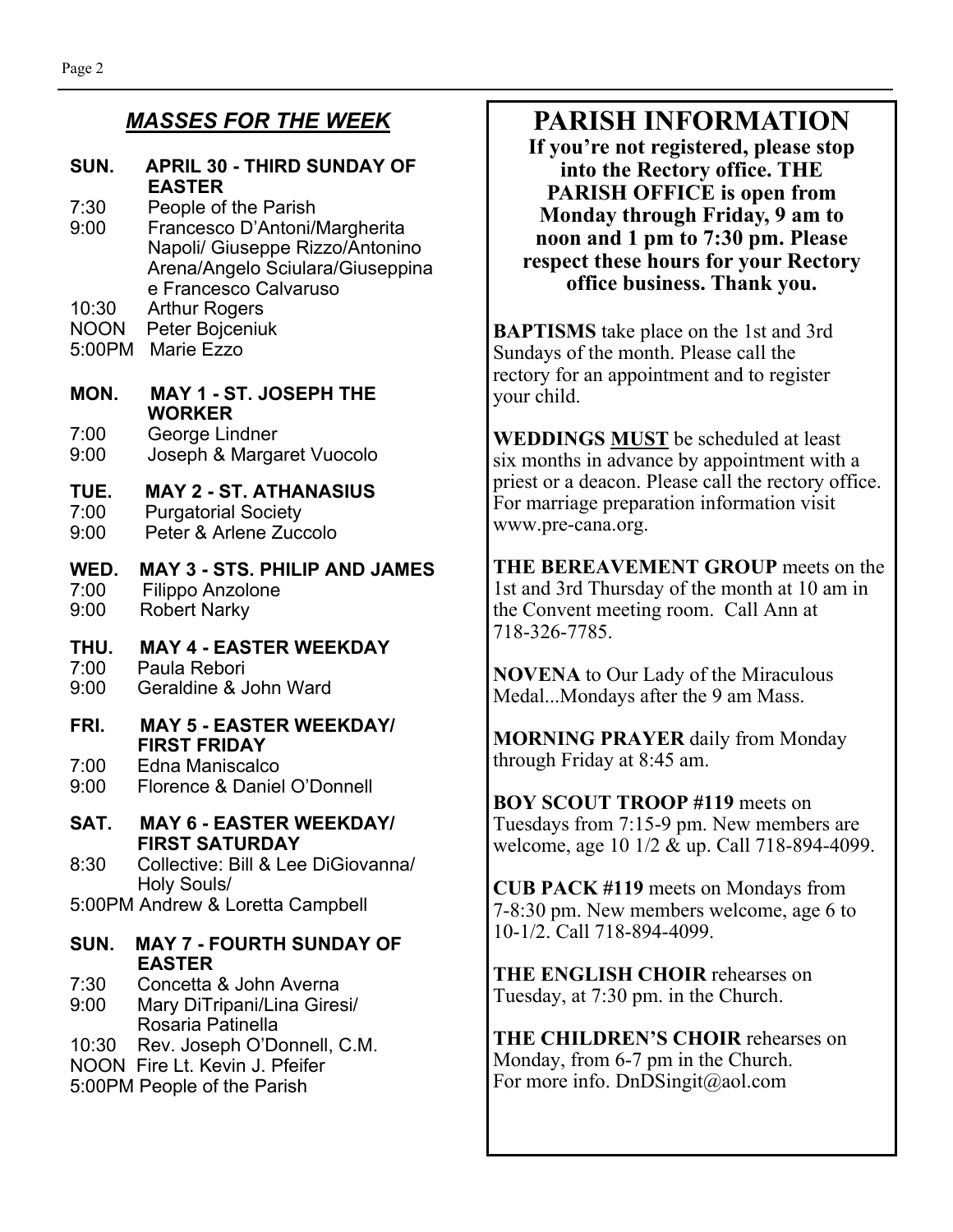# PLEASE PRAY FOR OUR SICK

Karen Guarascio, Connie Faccibene, Eileen Hinrichs, Linda Frazier, Angela Lenihan, Carol Falk, Cari Ann Falk-LoBello, Glen Falk, David J. McConville, Ronald Frazier, John Downer, Robert Sabini, Lee Falk, Patricia Johnson, Scott White, Bob Schaefer, Rose Marie Santos, Bernice Muller, Maria Millocca, Baby McKinley Kelleher, Isabelle Azzaro, Lucy Lento, Sean Harrison, Richard Santangelo, Michael Russo, Frank Cesare, Joseph Simon, Joseph Stubbs, Justin James Quirke, Rose Healy, Parrish Wert, Michael Hirst, Matteo Sabini, Carmen Melendez, Jim O'Driscoll, Jeanette Spartaro, Linda Castagna, Elizabeth Ott, Marion Caracciola, Baby Keila Mary Champoli, Brooke and Alexa Renda, The Ferrugio Family, Dorothy Mai, Marc Gandasegui, Bob & Karen Schaefer, Maureen Harvey, Sandra Slattery, Shirley Chesley, Jim Daniels, Lola Anderson, Roberta Polce, George McGarry, Michael Mavin, Denis Fink,

> *The names will remain for 3 months ONLY, unless you call 326-1911 and ask for conƟnued prayers*

**Prayer Requests Pray for vocations to the Priesthood and Religious Life. Please pray for our men and women from our Parish serving in the defense of our country: Lt. Col. Thomas Frohnhoefer Sgt. Robert A. Domenici** 

## *WE RECALL OUR BELOVED DECEASED*

*May they rest in Christ's Peace!* 

#### **REGULAR SCHEDULE OF MASSES & SERVICES**

**SATURDAY VIGIL:** 5:00 P.M. **SUNDAY:** 7:30, 9:00 (Italian), 10:30, 12:00 & 5:00 P.M. **WEEKDAYS:** Varies (See listing above) **CONFESSIONS: SATURDAY, 4-4:45pm, or by appointment with** 

 **a priest.**



First Reading — God has raised the crucified Jesus, who now pours forth the Holy Spirit upon us (Acts 2:14, 22-33).

**Psalm** — Lord, you will show us the path of life (Psalm 16).

**Second Reading** — Our faith and hope are in God who raised Jesus from the dead

(1 Peter 1:17-21). **Gospel** — Through his words and in the breaking of

the bread, the risen Christ made himself known to two disciples on their way to Emmaus (Luke 24:13-35).

## *READINGS FOR THE WEEK*

Monday: Acts 6:8-15; Ps 119:23-24, 26-27, 29-30; Jn 6:22-29 or, for the memorial, Gn  $1:26 - 2:3$  or Col 3:14-15, 17, 23-24; Ps 90:2-4, 12-14, 16; Mt 13:54-58 Tuesday: Acts 7:51 — 8:1a; Ps 31:3cd-4, 6, 7b, 8a, 17, 21ab; Jn 6:30-35 Wednesday: 1 Cor 15:1-8; Ps 19:2-5; Jn 14:6-14 Thursday: Acts 8:26-40; Ps 66:8-9, 16-17, 20; Jn 6:44-51 Friday: Acts 9:1-20; Ps 117:1bc, 2; Jn 6:52-59 Saturday: Acts 9:31-42; Ps 116:12-17; Jn 6:60-69 Sunday: Acts 2:14a, 36-41; Ps 23:1-6; 1 Pt 2:20b-25; Jn 10:1-10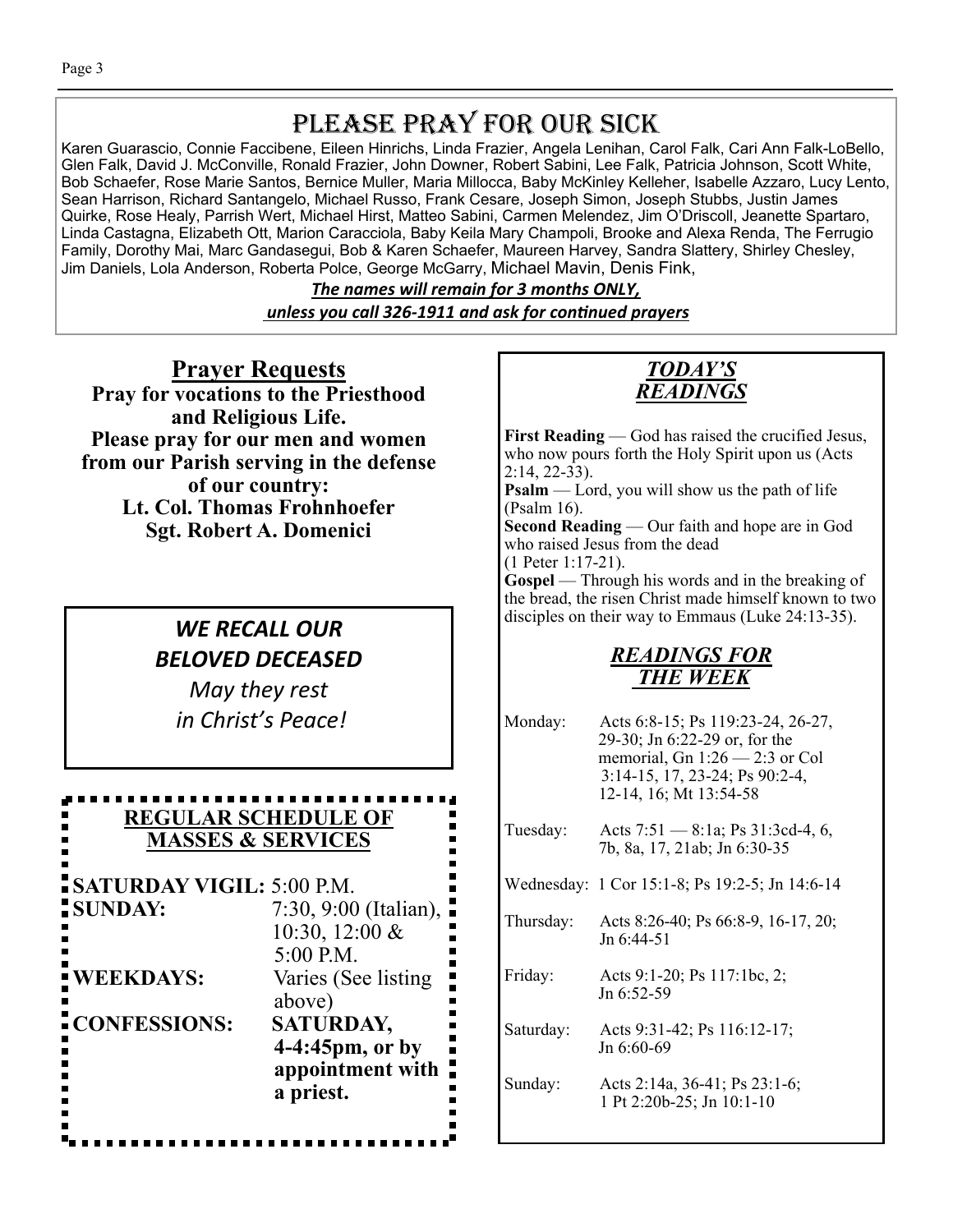#### *ON THE ROAD*

One central metaphor employed to describe the Christian life is a journey. In today's second reading, Peter addresses the early Christian community: "Conduct yourselves with reverence during the time of your sojourning" (I Peter 1:17). When we think of a journey, we normally think of some kind of movement from point A to point B. The Christian journey, begun in the waters of Baptism (point A) has as its ultimate destination eternal life with God in heaven (point B). Unfortunately we find ourselves on all kinds of detours along the way. Because of sin, we make foolish turns and sometimes seem unable to detect the presence of the Lord. Today's story of the two disciples on their way to Emmaus illustrates for us the fact that, even when we are dejected or on one of our many detours, the Lord is there, walking right beside us.



Through his words and in the breaking of the bread, the risen Christ made

himself known to two disciples on their way to Emmaus

Luke 24:13-35

## **DO YOU HAVE AN IPHONE OR AN ANDROID PHONE?**

Want to keep up with St. Margaret's news? Download our parish app, which has daily Mass readings, prayers, bulletins

and more. Just text the word "APP" to 88202 or search "My Parish App" in Google Play Store or App Store.

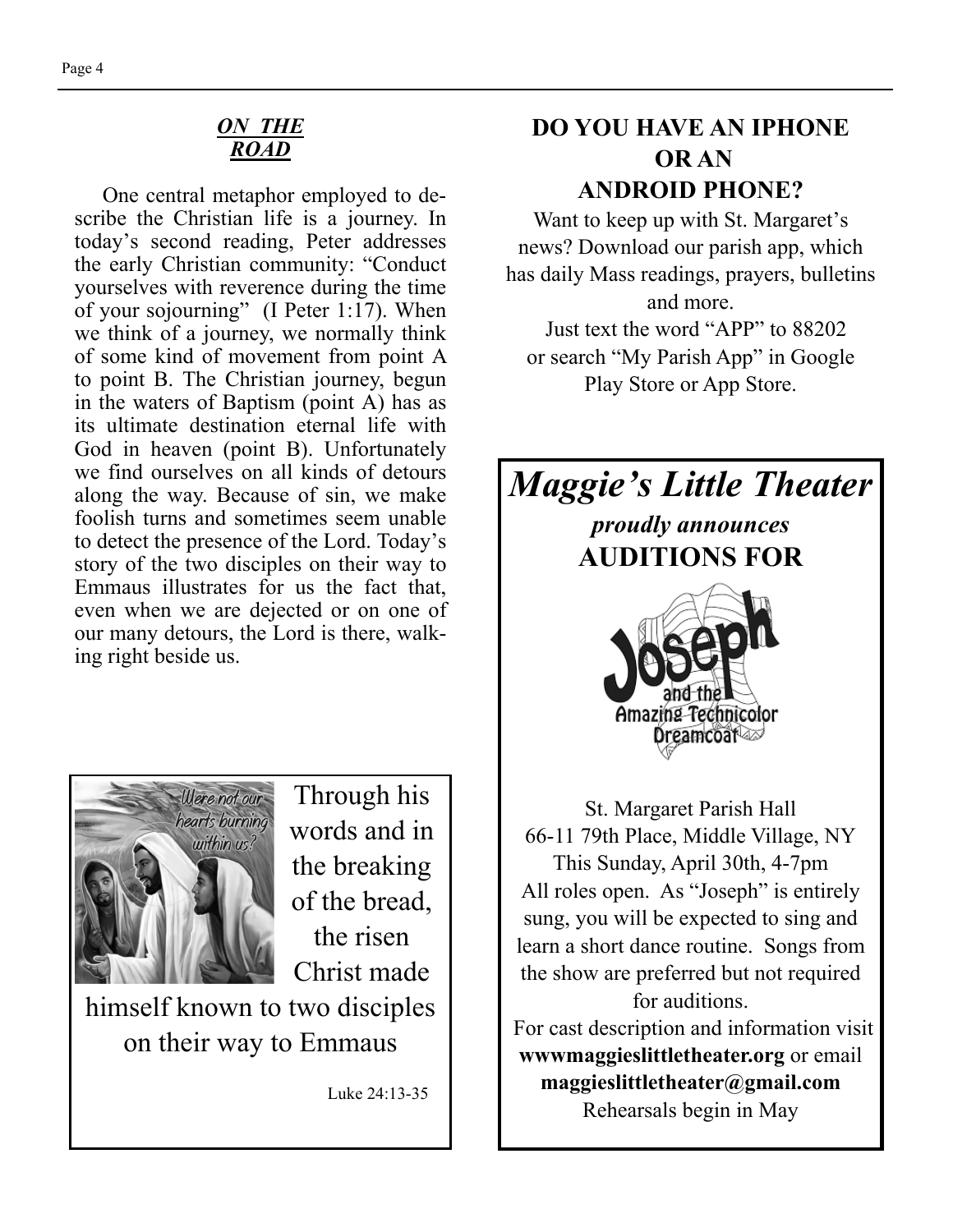#### *TREASURES FROM OUR TRADITION*

Some monks and nuns trace their community origins back a thousand years or so, before it became customary to reserve the Blessed Sacrament in tabernacles. In their rules of life, which evolved from the lifestyle and prayer of their predecessors, the core experience of Christ's presence is at the altar itself, and in the symbol of assembly for prayer. To this day, when the monks or nuns file into their church in procession, they march two by two, and then bow profoundly to the altar before turning and bowing in reverence toward the brother or sister at their side. It is probably more difficult, in practice, to revere the presence of Christ in a person who irks you by taking the car keys, shirking a work duty, or burning the toast!

 We can trace in these religious orders' enduring customs the ancient appreciation for the altar as the center of the church building, and of the community of the faithful as the Body of Christ. Usually, a monastery today will reserve the Blessed Sacrament in some quiet corner of the monastic church, in a fairly small space, more suitable for private prayer than for the gathering of the whole community. In a cloister, the architecture may allow the public limited access to this space. Liturgical law tells us, in both monasteries and parish churches, that there is no need for more than a few Hosts in the place of reservation, just enough for Viaticum, the "food for the journey" that is the final sacramental celebration for a dying Christian.

**THE ST. VINCENT dePAUL FOOD PANTRY is located at 66-25 79 Place The pantry is open on WEDNESDAY AND SATURDAY from 10am to 12 Noon.** 

### **SAINT MARGARET GIFT SHOP**

open Wednesdays, 12pm - 4pm Saturdays, 4pm - 5pm and Sundays, 9am - 1pm We have a selection of religious goods: Rosaries - Medals - Gifts - Crucifixes Statues - Bibles and other books **AND MORE!** 

If we don't have it, we'll try to get it for you. The Gift Shop is located in the rectory. Please use the red side door in the parking lot. If the door is closed, please knock.



**ST. MARGARET'S YONKERS EMPIRE CITY BUS TRIP Monday, May 15th** 

The bus will be in front of the Church and will **leave promptly at 9am.** The cost is \$23.00p/p. For reservations/information call **Betty, 718-326-0198 ONE LUCKY PERSON WILL WIN A FREE RIDE ON OUR JUNE TRIP!** 



*You have made known to me the paths of life; you will fill me with joy in your presence* 

 *Acts 2:28*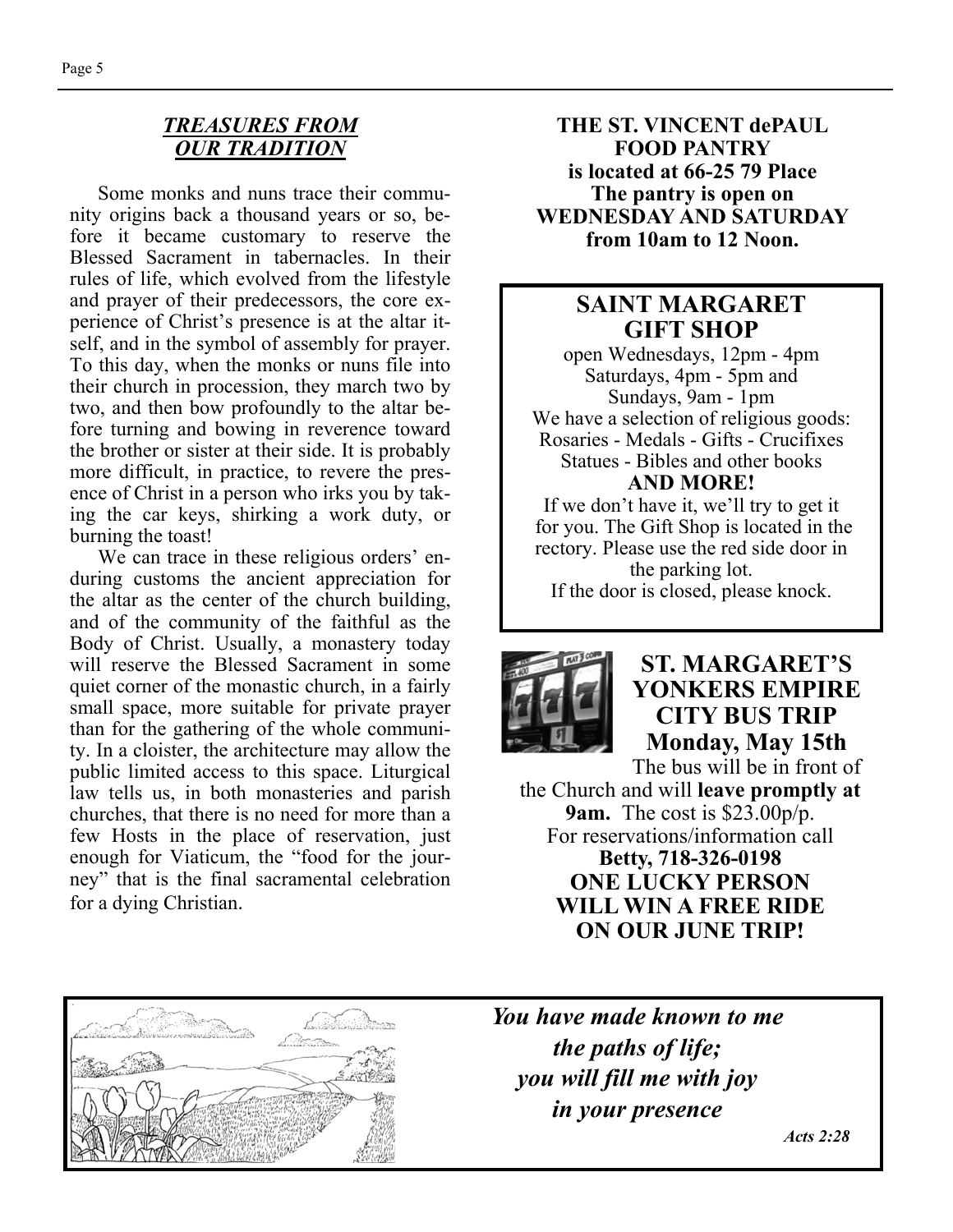# SCHOOL NEWS

#### **FROM THE DESK OF THE PRINCIPAL OF THE ACADEMY**

Spring has sprung in the Academy and there are many events going on. Our second and eighth graders are preparing for receiving their Sacraments in a few week. Please mark you calendars . . . . Friday, June 2nd, the academy will host a *"COMEDY NIGHT"* to purchase Chrome books for the students. Tickets going on sale in the next few weeks. . . .

#### **TOUR TUESDAYS**

 openings for September 2017 . . . call the office, 718-326-0922 to RSVP. Some classes are only taking waiting lists.

#### **REGENTS REVIEW CLASSES**

will be offered at Maspeth Town Hall during the month of June for the following courses: Global History & Geography, Living Environment/Biology, Chemistry, Earth Science, US History & Government, Algebra 1 (Common Core), Algebra 11 (Common Core) and Geometry (Common Core). Each class has a maximum of 12 students to ensure they receive the help they need. The fee is \$80 per course. Registration is on a first come first serve basis. If you are interested, call our office between 9am and 5pm, 718-335-6049.

#### **ST. AGNES ACADEMIC H.S.**

Paint Night 6th, 7th & 8th grade girls are invited to a Mother Daughter Paint Night. Thursday, May 4th at 6:30pm \$20.00 per person Call 718-353-6276 to reserve your spot! Space is limited to 30 people total

#### *ST. MARGARET'S LUCKY NUMBER 2017*

| Apr. 13 - | 209 | M. Dokter (b)<br>E. Morrissey (b)<br>W. Kaley (b) |
|-----------|-----|---------------------------------------------------|
| Apr. 14 - | 258 | No Winner                                         |
| Apr. 15 - | 777 | No Winner                                         |
| Apr. 16 - | 417 | P. Schindler (b)                                  |
|           |     | A. Covert (b)                                     |
| Apr. 17 - | 372 | No Winner                                         |
| Apr. 18 - | 323 | No Winner                                         |
| Apr. 19 - | 447 | No Winner                                         |
| Apr. 20 - | 361 | No Winner                                         |
| Apr. 21 - | 261 | E. Morrissey (b)                                  |
|           |     | H. Banker (b)                                     |

**HELP SUPPORT YOUR PARISH Buy a "LUCKY NUMBER" based on NY State Lottery, every evening of the year.** Single Subscriptions: \$60.00, two or more subscriptions, \$50.00 each. Call Patti C, 718-639-2263 for more information.

# *FAITH DIRECT*

As Christ's disciples, we are called to go forth and spread the good news of His Resurrection. Our Parish's many ministries are examples of how many of you answer that call. Our ministries require not only gifts of time and talent, but also of financial help. Please prayerfully consider supporting St. Margaret Parish with electronic donations through *Faith Direct.* You can sign up online by visiting **www.faithdirect.net**  using our church code **NY299.**  Thank you for your continued support of our parish family! God bless you!  $\sim$  Fr. Armato